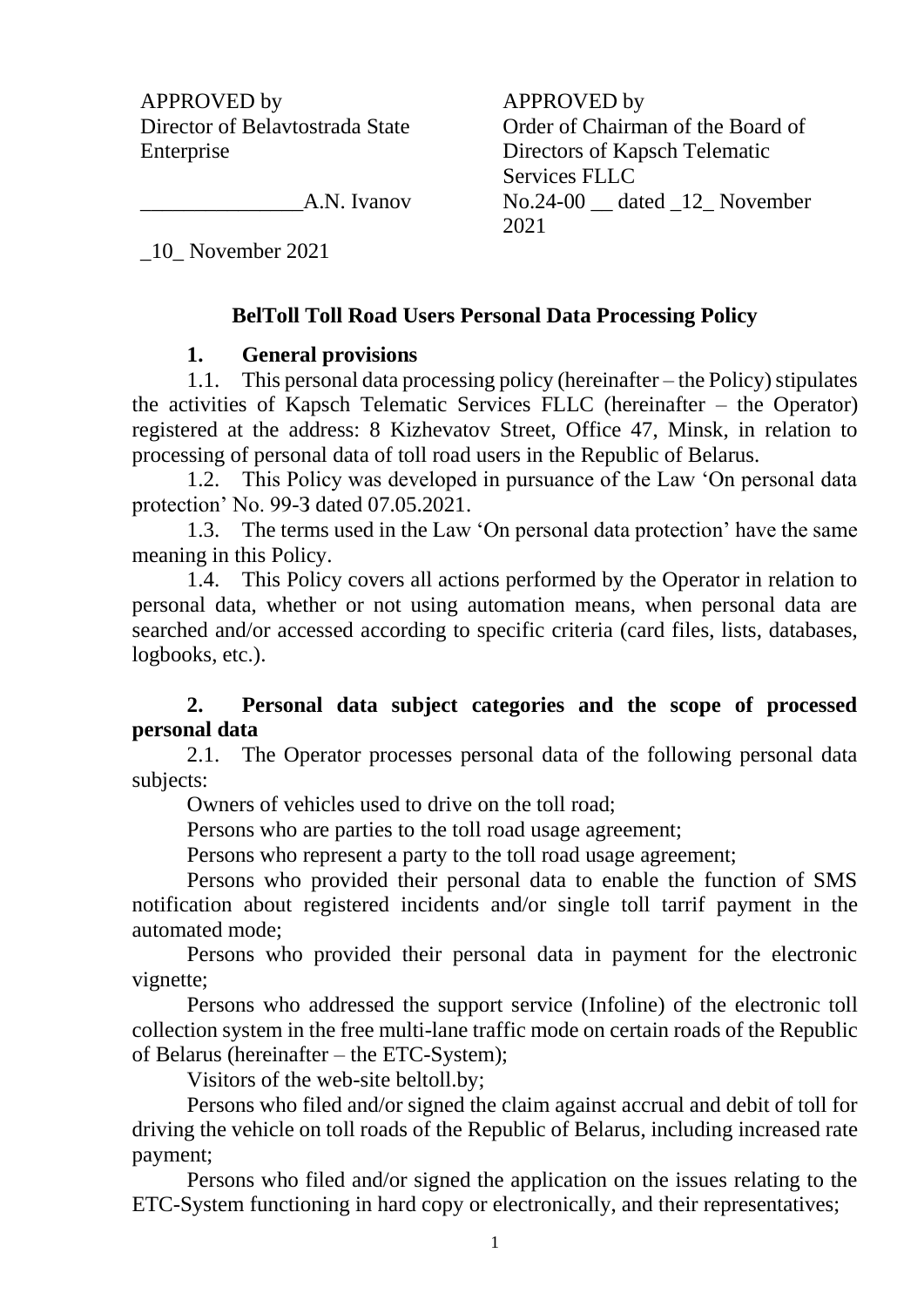Persons who applied for a personal meeting with the Operator's CEO or an authorized officer empowered by the CEO.

2.2. The Operator processes the following personal data of the personal data subject:

Personal name, patronymic name, family name; E-mail address; Postal address; Phone number; Registration data of the place of residence and/or stay; Identification number; Sex; Day, month, and year of birth; Place of birth; Citizenship (nationality); Personal identification document details;

Vehicle registration certificate details;

Other information necessary to facilitate the ETC-System functioning.

Such personal data may be stored in the form of document copies containing personal data, including electronic copies.

The scope of personal data of a certain subject processed by the Operator depends on the personal data subject category according to Article 2.1 hereof.

2.3. The Operator processes personal data for the purpose of facilitating the ETC-System functioning. The Operator ensured compliance of the contents and scope of personal data with the purposes stated herein.

2.4. No consent of the toll road users is required for personal data processing for the purpose of facilitating the ETC-System functioning.

## **3. Main rights and obligations of the Operator and the personal data subject**

3.1. The Operator may:

Receive authentic information and/or documents containing personal data from personal data subjects;

Reject the personal data's request to stop processing its personal data and/or delete them if such processing is required by the legislation, also if they are necessary for the declared purposes of their processing.

3.2. The Operator must:

Process personal data in accordance with the laws of the Republic of Belarus; Protect personal data during their processing;

Terminate processing personal data, delete or block them (ensure termination of personal data processing and their deletion or blocking by an authorized person) if there are no legal grounds for personal data processing;

Fulfill other obligations stipulated by the laws.

3.3. The personal data subject may:

Demand termination of processing his/her personal data, including their deletion, if there are no legal grounds for their processing;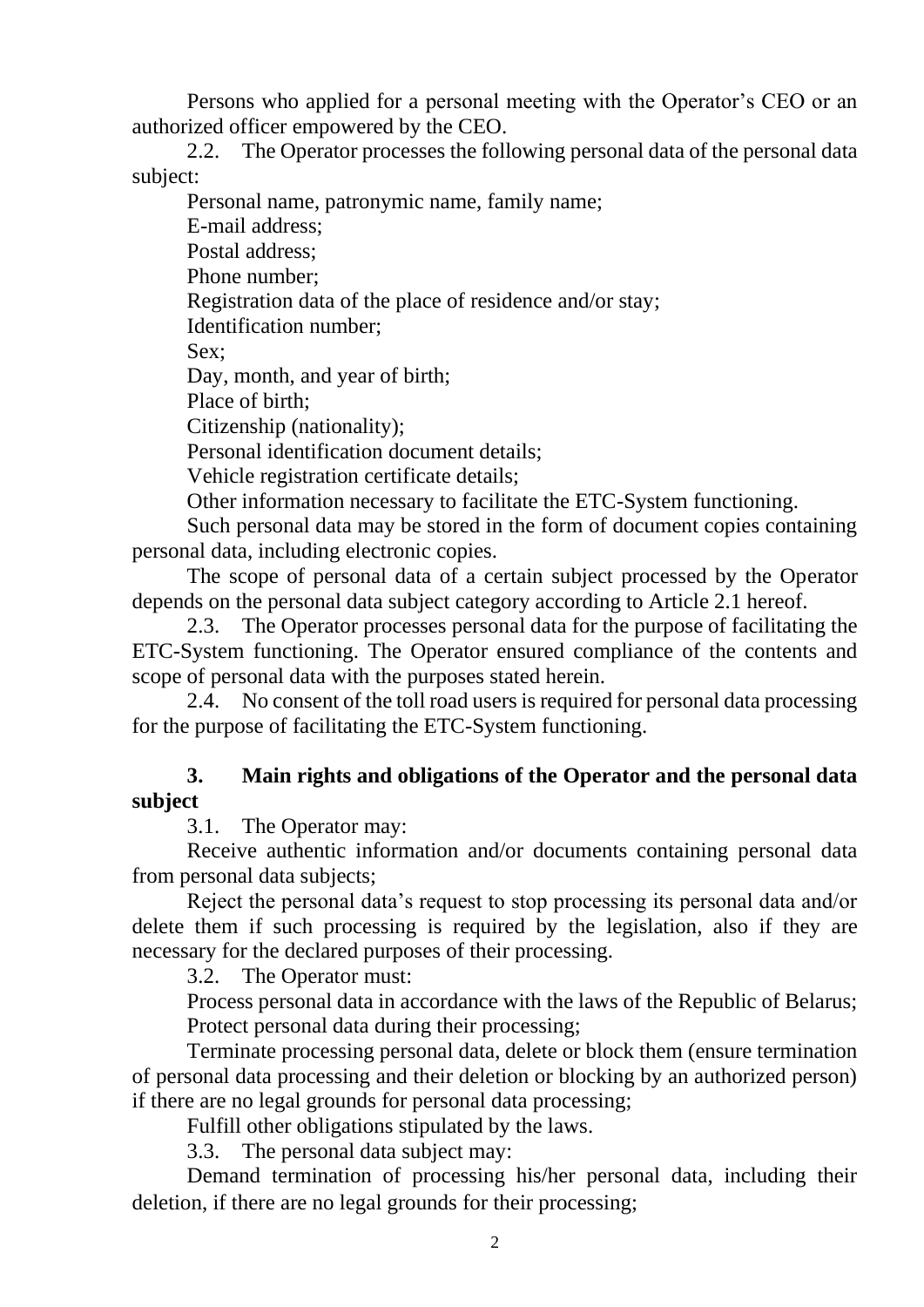Duly file a request to the Operator in accordance with the law to amend his/her personal data if they are incomplete, outdated or inaccurate, except when another procedure of personal data amendment is stipulated by the laws, or purposes of personal data processing do not envisage future amendment of such data;

File a claim against actions (omissions) of the Operator that violate his/her rights in relation to personal data processing, to the authority protecting personal data subjects' rights according to the procedure stipulated by the laws;

Enforce other rights stipulated by the laws.

3.4. The personal data subject shall:

Provide authentic information about himself/herself to the Operator.

3.5. The information relating to processing personal data of toll road users is not provided to such users.

3.6. The information relating to provision of personal data of toll road users is not disclosed to third parties.

3.7. The person who provided incomplete, outdated or incorrect information about himself/herself to the Operator, or who provided information about another personal data subject without consent of the latter shall be held liable in accordance with the laws.

# **4. Procedure and terms of personal data processing**

4.1. The Operator processes personal data without consent of the personal data subject on the basis of subclause 6.3 of clause 6 of the Provision on certain issues of charging the toll for driving vehicles on toll roads of the Republic of Belarus, adopted by Decree of President of the Republic of Belarus No. 426 dated 27 September 2012.

4.2. Personal data processing by the Operator includes the following actions with personal data: collection, arranging, storage, amendment, usage, depersonalization, blocking, distribution, provision, deletion, and other actions stipulated by the law.

4.3. Personal data are stored in the form that allows identification of the personal data subject, but not longer than required by the personal data processing purposes.

4.4. In processing personal data, the Operator undertakes the necessary legal, organizational and technical measures to ensure protection of personal data from unauthorized or occasional access, amendment, blocking, copying, distribution, provision, deletion, or other illegal action in relation thereto.

4.5. Access to personal data is enabled for Belavtostrada State Enterprise, Transport Inspectorate of the Ministry of Transport and Communications of the Republic of Belarus State Enterprise, and issuers of fuel cards that are included into the list adopted by the Ministry of Transport and Communications, in the scope necessary to perform their duties of providing services to toll road users.

# **5. Final provisions**

5.1. This Policy shall come into force on 15 November 2021.